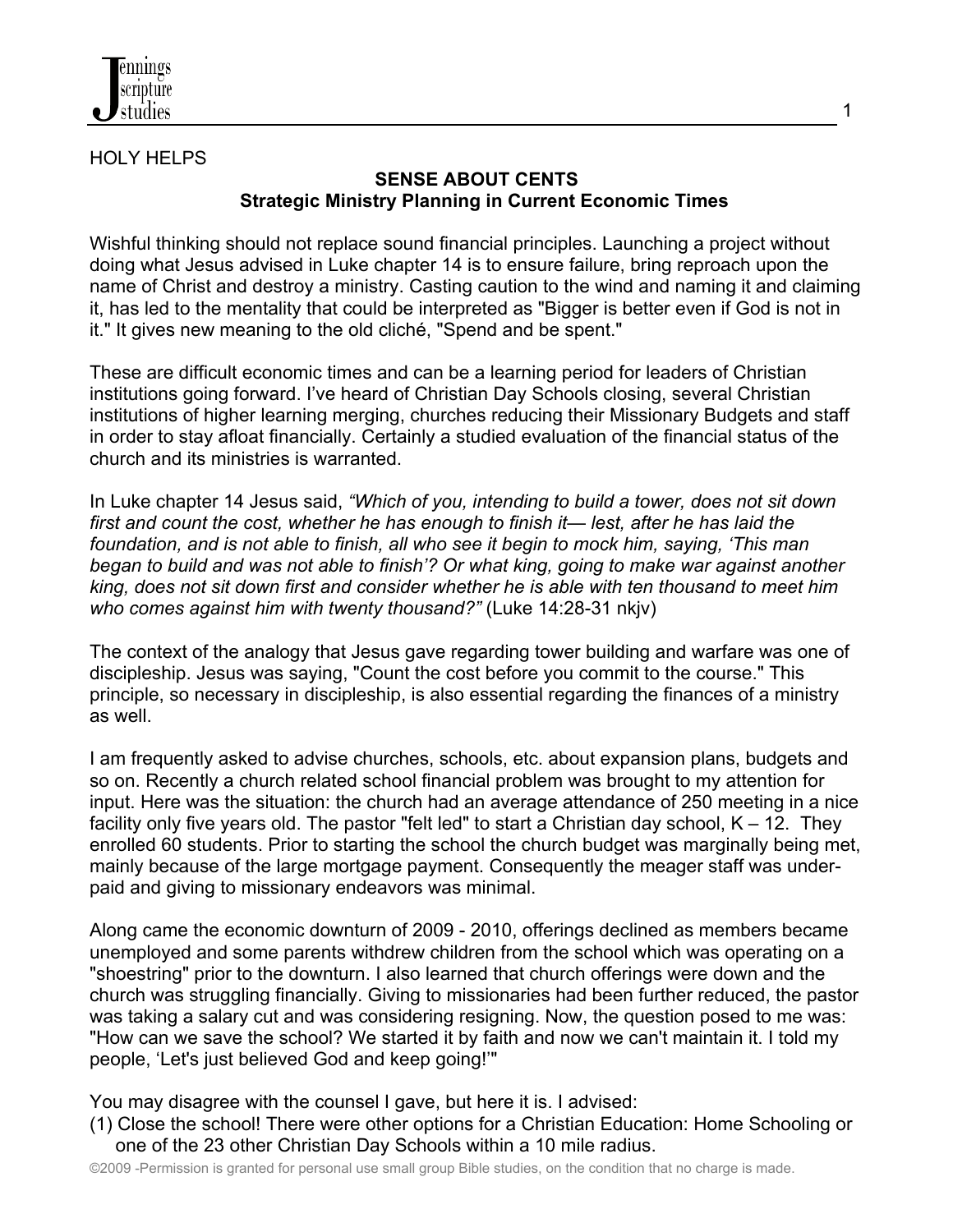- (2) Concentrate on growing the church. It is better to do one thing well than to attempt to do two things badly. "The main thing is to keep the main thing the main thing." The church is the main thing!
- (3) Re-evaluate your entire ministry. Decide what it is that you are equipped to do, what people-gifts you have to utilize, what resources you have upon which to draw.
- (4) Recommit to building people. If some ministries put as much emphasis upon building people as they do upon building facilities we would have churches filled with spiritual giants!

When is it necessary to initiate a new ministry, facility, etc? When growth demands it! I have heard it said, "Build it and they will come!" That may be true of an Ice Cream shop but it is seldom true concerning Christian ministries. Nowhere are people falling over themselves to get on the straight and narrow way.

Hopefully, the following will be of some help to anyone faced with such a challenge. I have been blessed to have had the opportunity to lead Christian organizations in initiating new ministries and/or erecting new facilities. How did we proceed?

1. We prioritized scripturally.

 Jesus said, "I will build my church." The health of the church must not be jeopardized in order to have a para-church ministry. The word "para" means: "Beside, beyond; helping in a secondary way; an accessory." (Webster Dictionary) There are instances where para church ministries overshadow the church and the church is secondary in the scheme of things. The church must always be the number one priority.

2. We analyzed the need thoroughly.

 It is not good stewardship to initiate a new ministry if that ministry duplicates an existing legitimate and orthodox ministry in the area. Just to initiate a ministry because "everyone's doing it" is nonsensical.

3. We planned diligently.

 This involves strategizing that is compatible with the Mission and Vision Statement of the organization. It is surprising how few churches have a Mission and Vision Statement, consequently they are left to "flying by the seat of their pants" and to "knee jerk" decisions. Long range planning does not violate the faith principle. Unfortunately, it is not the hallmark of many so-called "faith ministries."

4. We met with financial consultants regularly.

 A banker, who was a member of the church of which I was pastor at the time, told me that it was his experience that ministers of the Gospel had the least knowledge of money management principles of any professional leaders with whom he had dealings. *"Without counsel, plans go awry, but in the multitude of counselors they are established."* (Prov.15:22)

5. We monitored the progress faithfully.